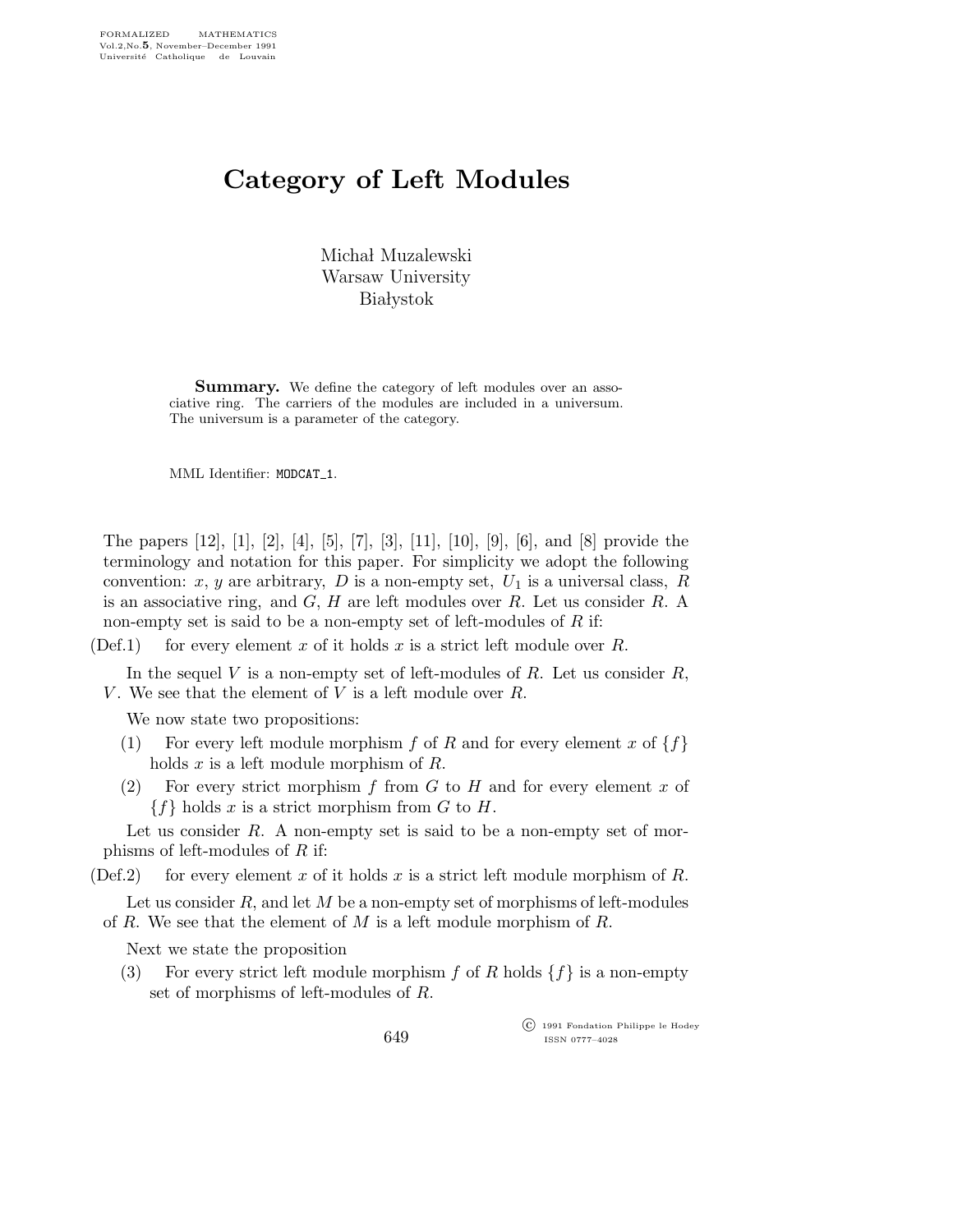Let us consider  $R, G, H$ . A non-empty set of morphisms of left-modules of R is called a non-empty set of morphisms of left-modules from  $G$  into  $H$  if:

(Def.3) for every element x of it holds x is a strict morphism from G to H.

The following two propositions are true:

- (4)  $D$  is a non-empty set of morphisms of left-modules from G into H if and only if for every element x of D holds x is a strict morphism from  $G$ to  $H$ .
- (5) For every strict morphism f from G to H holds  $\{f\}$  is a non-empty set of morphisms of left-modules from  $G$  into  $H$ .

Let us consider R, G, H. The functor Morphs $(G, H)$  yields a non-empty set of morphisms of left-modules from  $G$  into  $H$  and is defined as follows:

(Def.4)  $x \in \text{Morphs}(G, H)$  if and only if x is a strict morphism from G to H.

Let us consider  $R, G, H$ , and let  $M$  be a non-empty set of morphisms of left-modules from G into H. We see that the element of M is a morphism from  $G$  to  $H$ .

Let us consider x, y, R. The predicate  $P_{ob} x, y, R$  is defined by:

(Def.5) there exist arbitrary  $x_1, x_2$  such that  $x = \langle x_1, x_2 \rangle$  and there exists a strict left module G over R such that  $y = G$  and  $x_1 =$  the carrier of G and  $x_2$  = the left multiplication of G.

One can prove the following propositions:

- (6) For arbitrary x,  $y_1$ ,  $y_2$  such that  $P_{ob} x, y_1, R$  and  $P_{ob} x, y_2, R$  holds  $y_1 =$  $y_2$ .
- (7) For every  $U_1$  there exists x such that  $x \in \{ \langle G, f \rangle \}$ , where G ranges over elements of  $GroupObj(U_1)$ , and f ranges over elements of  $\{\emptyset\}$ <sup>[the carrier of R,  $\{\emptyset\}$ ]</sup> and  $P_{ob} x, R\Theta, R$ .

Let us consider  $U_1$ , R. The functor LModObj $(U_1, R)$  yielding a non-empty set is defined as follows:

(Def.6) for every y holds  $y \in$  LModObj $(U_1, R)$  if and only if there exists x such that  $x \in \{G, f\}$ , where G ranges over elements of GroupObj $(U_1)$ , and f ranges over elements of  $\{\emptyset\}^{\{\text{the carrier of } R, \{\emptyset\}\}}$  and  $P_{\text{oh}} x, y, R$ .

One can prove the following two propositions:

- (8)  $R\Theta \in \text{LModObj}(U_1, R)$ .
- (9) For every element x of LModObj $(U_1, R)$  holds x is a strict left module over R.

Let us consider  $U_1$ , R. Then LModObj $(U_1, R)$  is a non-empty set of leftmodules of R.

Let us consider  $R$ ,  $V$ . The functor Morphs V yields a non-empty set of morphisms of left-modules of  $R$  and is defined as follows:

(Def.7) for every x holds  $x \in \text{Morphs } V$  if and only if there exist strict elements  $G, H$  of V such that x is a strict morphism from G to H.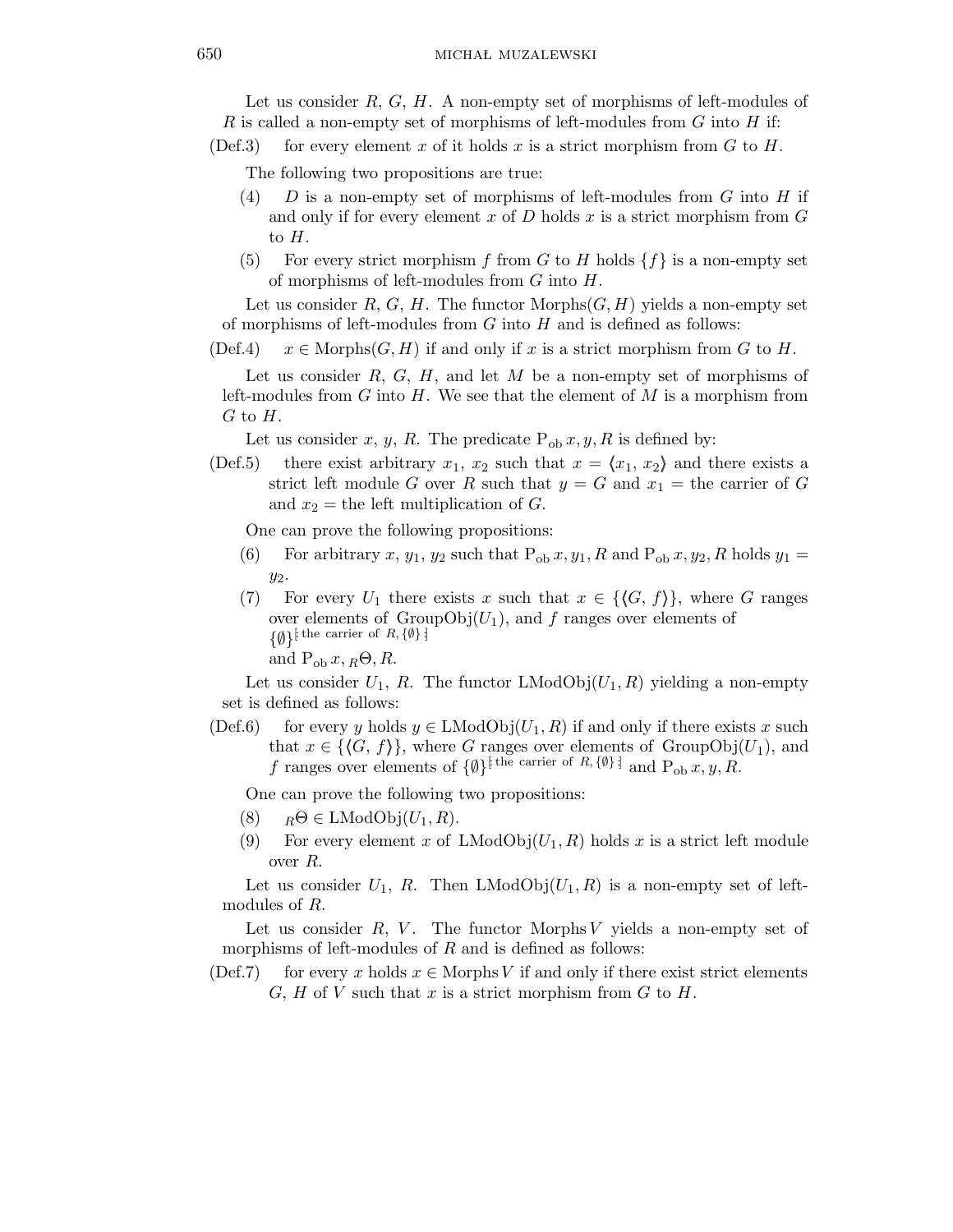We now define two new functors. Let us consider  $R, V$ , and let  $F$  be an element of Morphs V. The functor dom'  $F$  yields an element of V and is defined as follows:

 $(Def.8)$  dom'  $F = \text{dom } F$ .

The functor  $\text{cod}' F$  yields an element of V and is defined by:

 $(Def.9) \qquad \text{cod'} F = \text{cod } F.$ 

Let us consider R, V, and let G be an element of V. The functor  $I_G$  yielding a strict element of Morphs  $V$  is defined as follows:

 $(\text{Def.10}) \quad I_G = I_G.$ 

We now define three new functors. Let us consider  $R, V$ . The functor dom  $V$ yields a function from Morphs  $V$  into  $V$  and is defined by:

(Def.11) for every element f of Morphs V holds  $(\text{dom } V)(f) = \text{dom}' f$ . The functor cod V yields a function from Morphs V into V and is defined as follows:

(Def.12) for every element f of Morphs V holds  $(\text{cod } V)(f) = \text{cod } f$ .

The functor  $I_V$  yields a function from V into Morphs V and is defined by:

(Def.13) for every element G of V holds  $I_V(G) = I_G$ .

One can prove the following three propositions:

- (10) For all elements g, f of Morphs V such that dom'  $g = \text{cod}' f$  there exist strict elements  $G_1, G_2, G_3$  of V such that g is a morphism from  $G_2$  to  $G_3$ and f is a morphism from  $G_1$  to  $G_2$ .
- (11) For all elements g, f of Morphs V such that dom'  $g = \text{cod } f$  holds  $g \cdot f \in \text{Morphs } V.$
- (12) For all elements g, f of Morphs V such that dom  $g = \text{cod } f$  holds  $g \cdot f \in$ Morphs  $V$ .

Let us consider  $R, V$ . The functor comp V yields a partial function from  $\colon \text{Morphs } V$ , Morphs  $V : \text{to Morphs } V$  and is defined by:

(Def.14) for all elements g, f of Morphs V holds  $\langle g, f \rangle \in \text{dom comp } V$  if and only if dom'  $g = \text{cod}' f$  and for all elements g, f of Morphs V such that  $\langle g, f \rangle \in \text{dom comp } V \text{ holds } (\text{comp } V) (\langle g, f \rangle) = g \cdot f.$ 

The following proposition is true

(13) For all elements g, f of Morphs V holds  $\langle g, f \rangle \in \text{dom comp } V$  if and only if dom  $g = \text{cod } f$ .

Let us consider  $U_1$ , R. The functor LModCat $(U_1, R)$  yields a strict category structure and is defined by:

 $(Def.15)$  LMod $Cat(U_1,R) = \langle LModObj(U_1,R), Morphs LModObj(U_1,R), dom LModObj(U_1,R),$  $\operatorname{cod}\operatorname{LModObj}(U_1,R), \operatorname{comp}\operatorname{LModObj}(U_1,R), \operatorname{I_{LModObj}(U_1,R)}).$ 

One can prove the following propositions:

(14) For all morphisms f, g of LModCat $(U_1, R)$  holds  $\{q, f\} \in \text{dom (the)}$ composition of  $LModCat(U_1, R)$  if and only if dom  $g = cod f$ .